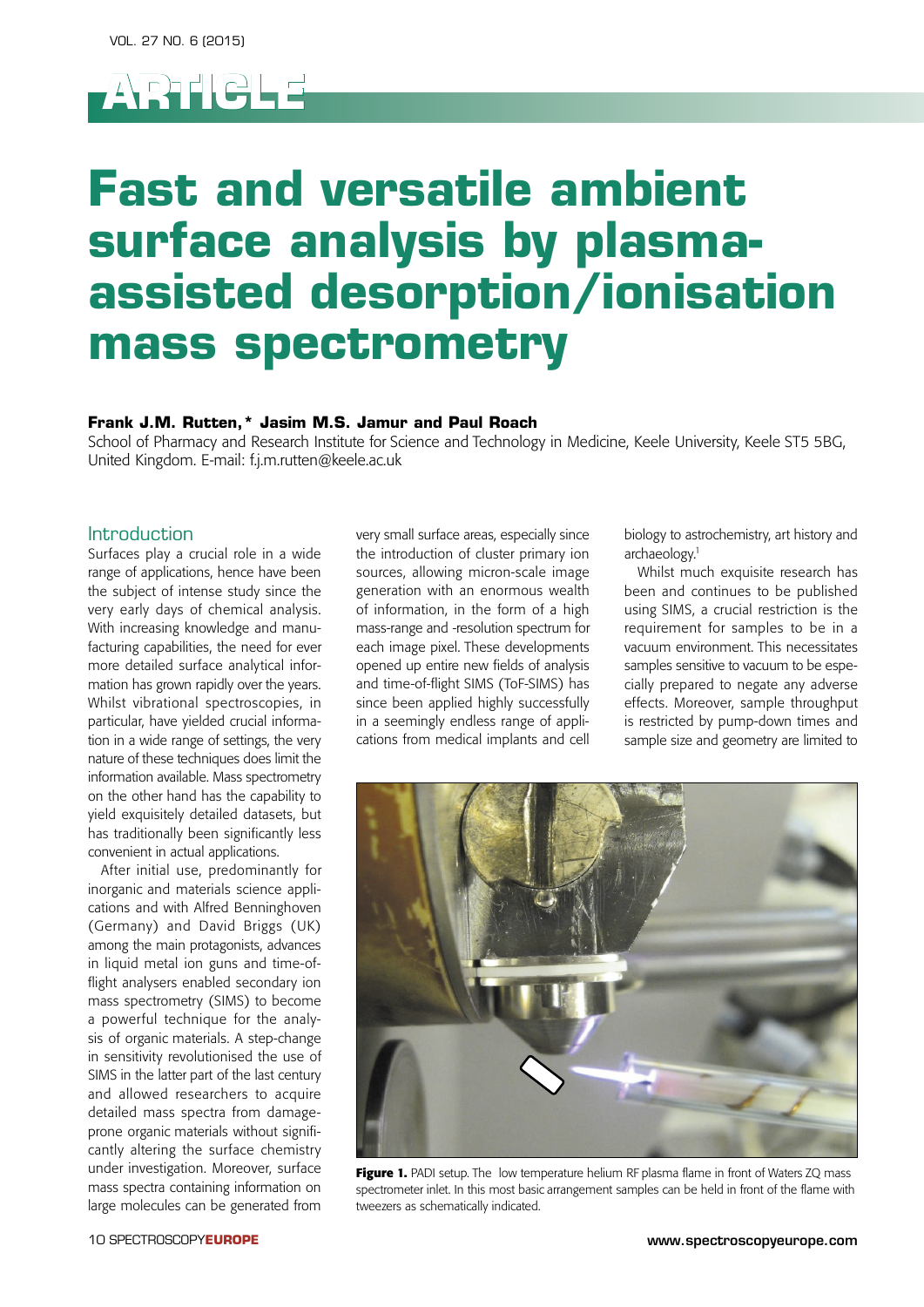fit within vacuum chambers. Hence there is an important niche for an alternative MS-based surface analytical approach which can interrogate samples in an ambient environment.

#### Plasma-assisted desorption/ionisation mass spectrometry, applications examples

With the introduction of desorption electrospray ionisation mass spectrometry (DESI) for ambient surface analysis in a seminal paper by Cooks and group (Purdue University, USA) in *Science* in 2004, $2$  a way forward to achieve this long-held goal became apparent. This paper rightly created much excitement, and with colleagues, then at the University of Nottingham in the UK, we were keen to exploit this. In the process we developed a means to use a low-energy plasma pencil previously designed for biomedical applications, to generate mass spectra from a range of materials. Plasma-assisted desorption/ ionisation mass spectrometry, PADI, see Figure 1 for the most basic setup, has since been used to investigate a range of analytes from small pharmaceutical molecules<sup>3</sup> (Figure 2 displays analysis of tablets) to polymers.<sup>4</sup> Amongst the plasma-based ambient MS techniques since developed (see, for example, Reference 5), PADI, which uses a very low power plasma, is characterised by a very simple and robust design, is relatively insensitive to sample geometry and can rapidly yield diagnostic mass spectra from a wide range of materials, of which a few examples are highlighted below.

In our initial work<sup>3</sup> we investigated a range of over-the-counter pharmaceutical products and found that diagnostic spectra could readily be generated in posi-



**Figure 2.** PADI set-up. The plasma flame interacts with a paracetamol tablet and **interaction interacts** with a paracetamol tablet and resultant analyte ions are transported into the Waters ZQ single quadrupole mass spectrometer through a 1/8" stainless steel sniffer tube.

tive- and negative-ion mode, including from semi-solids. Several natural prod- is far from bein ucts were also investigated (see Figure 3) and we were able to clearly identify nicotine in dried tobacco leaves, allicin, the predominant thiosulfate in freshly cut garlic and, more challenging, the readily how this affects the ana o<br>decomposing lachrimator propanethial-S- of materials, includin oxide from freshly cut onion, which is not  $t$ rivial by conventional MS. decomposing iachimiator propanetinal-5- of Triaterials, including

In a subsequent detailed study at the National Physical Laboratory in the UK, Tara Salter and colleagues compared DESI with PADI using personal care prod ucts on skin mimics. It was found that a few examples are highlighted below. The very quick five-second PADI spectrum a plasma affect the desorption in a was sufficient for identification of a wider range of over-the-counter pharmaceutical and the was sumediated in the mineral of the Waters Connect sense and now to be a<br>Transported into the Waters Zange of molecules than could be analysed by DESI. Whereas they found that the PADI plasma could cause damage to

the rather fragile layer of human dermal fibroblasts, this was at doses well above what was required for high quality diagnostic spectra.6

**ARTICLE**

When a higher power is supplied to the radiofrequency (RF) plasma needle, the same ionisation source, instead of "merely" desorbing and ionising small molecules, can be used to investigate polymers through the generation of diagnostic ionised fragments. McKay and co-workers, in a comparative study of low temperature atmospheric plasma sources, found that PADI could be used to clearly identify PTFE [poly(tetrafluoroethylene)] (see Figure 4) and PMMA [poly(methyl methacrylate)] and that its characteristics, whilst releasing fragments indicative of the polymer repeat unit, yielded less fragmentation and hence cleaner and more readily interpreted spectra compared to the other plasma sources investigated.<sup>7</sup>

Our current work has a dual focus. As the potential of this, in a practical sense, deceptively simple ionisation technique is far from being fully developed, further exploration of the wider applicability of PADI and its strengths and limitations is ongoing. Various plasma parameters are systematically adapted to establish how this affects the analysis of a range of materials, including larger organic molecules and biomaterials. The mechanisms involved in generating PADI spectra form the second focus of our work. It has become apparent that temperature effects can have an important influence on the desorption of analyte molecules. How the different active species in the plasma affect the desorption in a more direct sense and how ions are formed is less well understood. Further investigation of this is essential to enable better analysis and interpretation of the, at



**Figure 3:** PADI spectra of natural products. Key: a) and abdacto idar, by nestiny car game clove, c) nestiny car omon. Reprinter.<br>Reference 3. Copyright 2007 American Chemical Society. **Figure 3.** PADI spectra of natural products. Key: a) dried tobacco leaf; b) freshly cut garlic clove; c) freshly cut onion. Reprinted with permission from